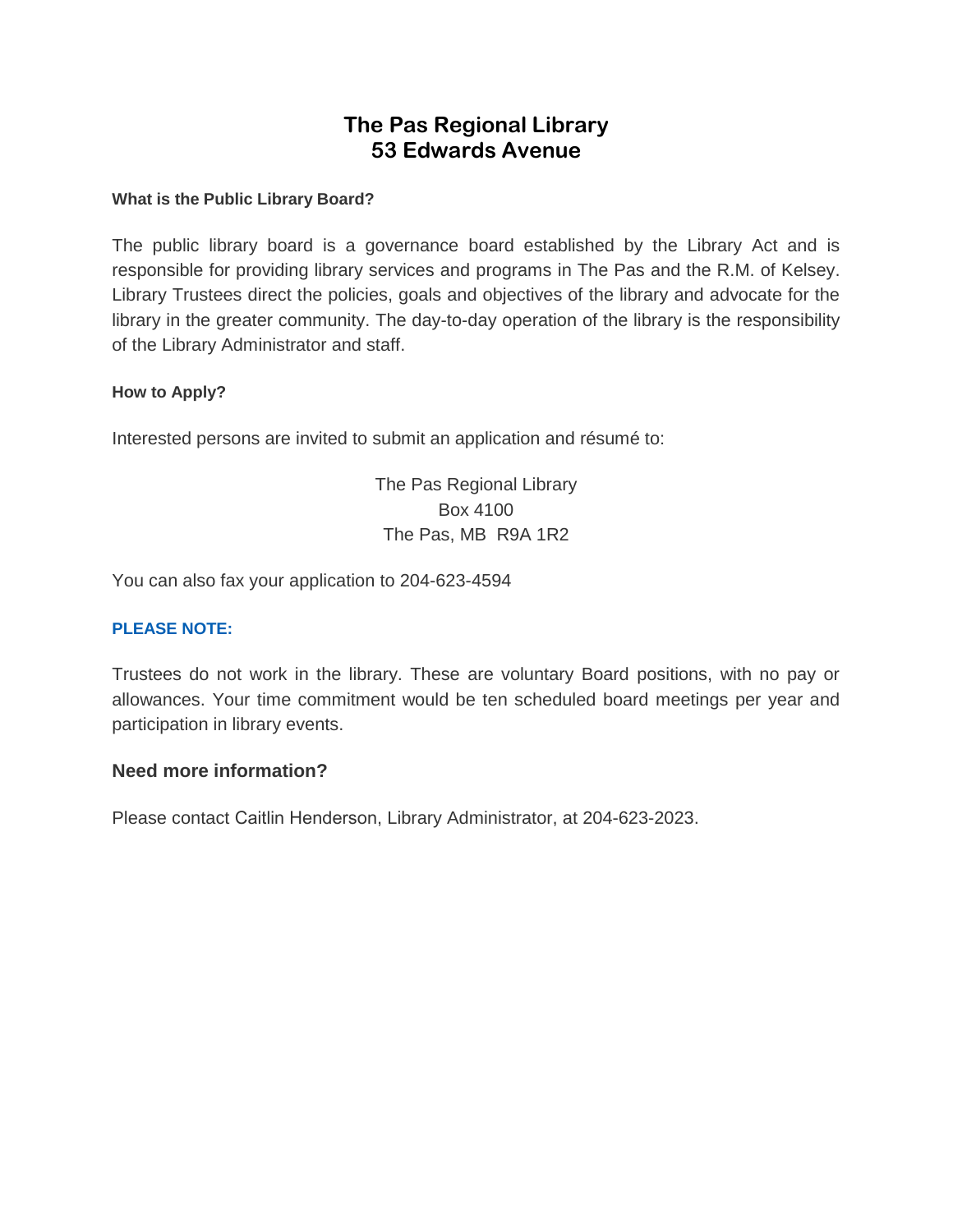## **Roles and Responsibilities of a Trustee**

As a Library Trustee of The Pas Regional Library, you are a citizen whom the community has "trusted" to care for its library. This appointment by the Town of The Pas or Regional Municipality of Kelsey Council implies a challenge, an obligation and an opportunity. It is through the existence of you and your Board that an interchange of ideas between the public, the government and the library staff will be ensured. Your responsibility is to represent the public interest in libraries. To see that The Pas Regional Library offers comprehensive and efficient service to the community that supports it, you act with other Board members to fulfill a variety of responsibilities as a Trustee.

Trusteeship is not an honorary position. You will be asked to give freely of your time, talents and energy. It will involve establishing effective working relationships with local government, library staff and fellow trustees. It will require becoming part of a team. The demands are high but so are the rewards, for your contribution can make a difference to library service in both our community and province.

### **Roles**:

- Develop and approve policies for the Library in such areas as finance, human resources, governance, advocacy and programs.
- Determine the goals and objectives of the Board and the Library.
- Determine the Library's role in satisfying the needs of the community.
- Select and evaluate the Library Administrator.
- Present the Library's budget to Town and R.M. Councils.
- Cooperate and consult with other community agencies, organizations, and libraries to develop various partnerships to meet the Library's goals of providing service to the community.
- Understand and fulfill your legal responsibilities.

## **Responsibilities**:

- Attend Board and Committee meetings with regularity and punctuality.
- **Before** the meetings, read the Board or Committee material, which has been sent out ahead of time. Take time to make note of any comments or concerns you have about matters, which will be discussed at the meeting.
- Participate in the discussions and decisions at the time they are taking place rather than waiting to state your opinions after action has been taken.
- Ask questions or request additional information about any issue you do not understand. Chances are you are not the only one who does not understand; other trustees will be